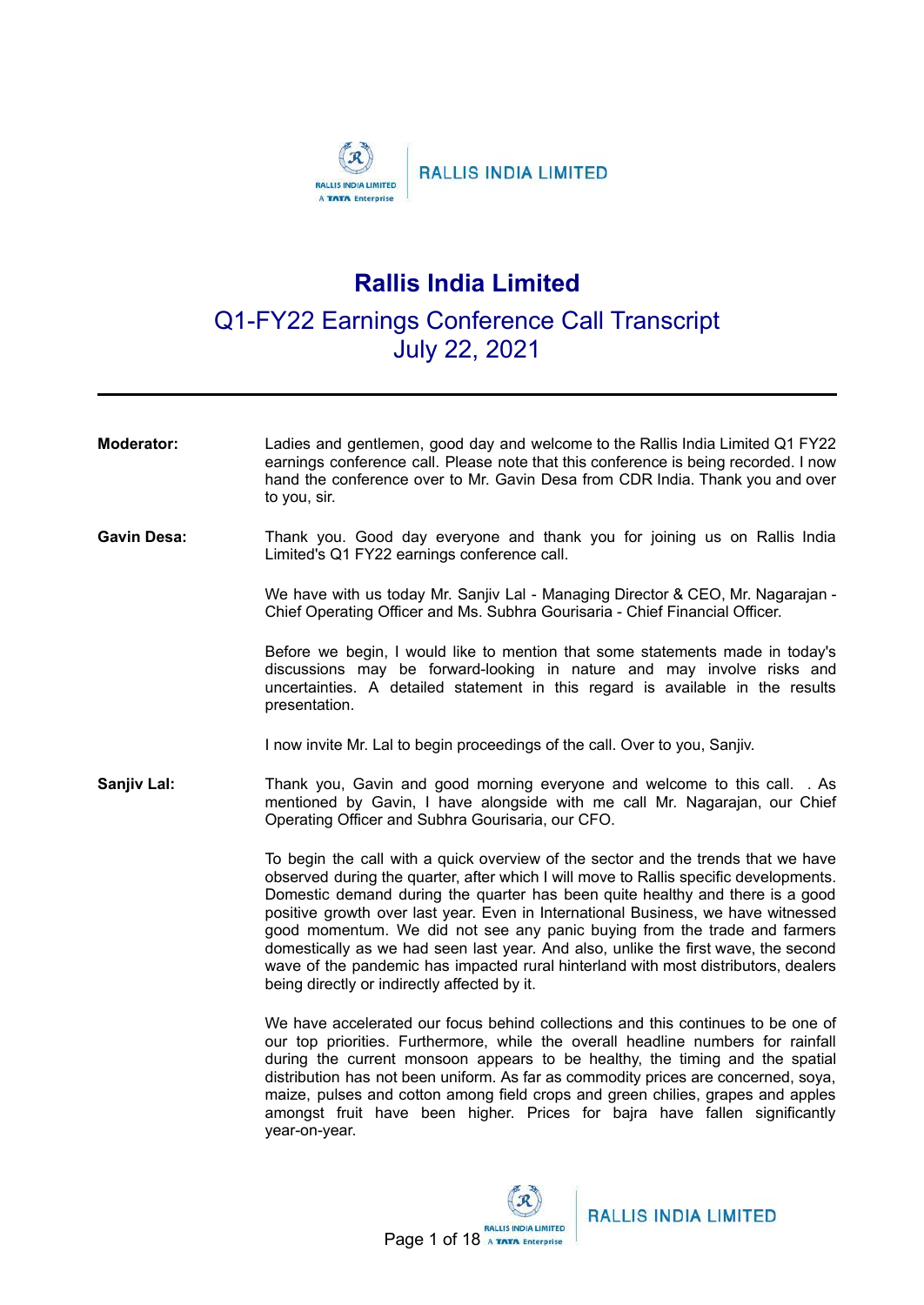In terms of International markets, Chemical prices have shown a steady upward trajectory. COVID related disruptions continue over logistical movements, in turn impacting cost and availability of key raw materials. However, we believe the situation should improve gradually with time.

Moving on to Rallis specific developments, we saw revenue growth of 11.7% driven by a steady performance across domestic and International markets. If we remove the impact of the lockdown spillover of sales, which we had in Q1 21, we have witnessed an overall growth of 19.7%. Growth in the seeds business has been impacted by the purchase of illegal cotton seeds by farmers and crop shifts to soyabean.

Competitive pricing environment has limited our ability to pass on increased input costs. We have also been adversely impacted by the steep cost increase for both inland and ocean freight across our domestic and international business. Employee cost has registered an increase with reference to the base quarter where we had not given a salary revision to our employees in the previous year. Despite that, our EBITDA margins continue to be around 16.4%. Export income was negatively impacted due to ambiguity and delay and announcement of the export incentive schemes. Overall, PAT for the quarter stood at around 11.1% versus 13.9% for Q1 FY 21.

Moving on to individual businesses, starting with our domestic crop care business, as we have indicated in our previous calls as well, our efforts are largely directed towards delivering growth by strengthening our product portfolio and distribution reach. Domestic formulation business registered 34% growth year-on-year basis. This was driven by strong performance of some of our flagship brands. We continue to focus on connect with farmers digitally through video conferencing, through Google Meets supported by aggressive TVC and social media campaigns.

I am also happy to say that we have been delivering on our guidance of introducing a minimum of two new products annually. In Q1 of FY22, we have launched three new formulation products. One is a product from our own 9(3) formulation which is referred to as PEPE, and two other products, which were also launched through in licensing. Based on our product portfolio gaps, we have a healthy portfolio pipeline, which is in various stages of development to strengthen presence in various segments.

In terms of International business, we had a growth of 38% after removing the impact of sales spillover in the base quarter. Growth was witnessed in most of our key active ingredients in Q1. Metribuzin sales were also higher than Q1 of FY21. But it is yet to pick up to a satisfactory level. I am happy to say that we obtained new registrations in our markets in Africa and Southeast Asia as well. Moving on to the seeds business, we saw a growth of 3.1%, which was impacted largely by illegal cotton, and a shift in cropping pattern to soybean. We launched medium maturity paddy hybrid and five new hybrids in the cotton segment, we continued our focus towards building our Rabi portfolio which will iron out the cyclicity in our business. Also, as indicated earlier, we will leverage in licensing opportunities for mustard and vegetable seeds till the time our own hybrid seeds get commercialized. With that, let me now hand over the floor to Subhra who will walk you through the financial performance of the quarter.

Just to introduce Subhra, who has recently joined the company as CFO, has over 17 years of experience in business finance, financial strategy P&L management, controllership and is well versed in handling financial operations across multi geographical businesses. Till recently she was the General Manager Finance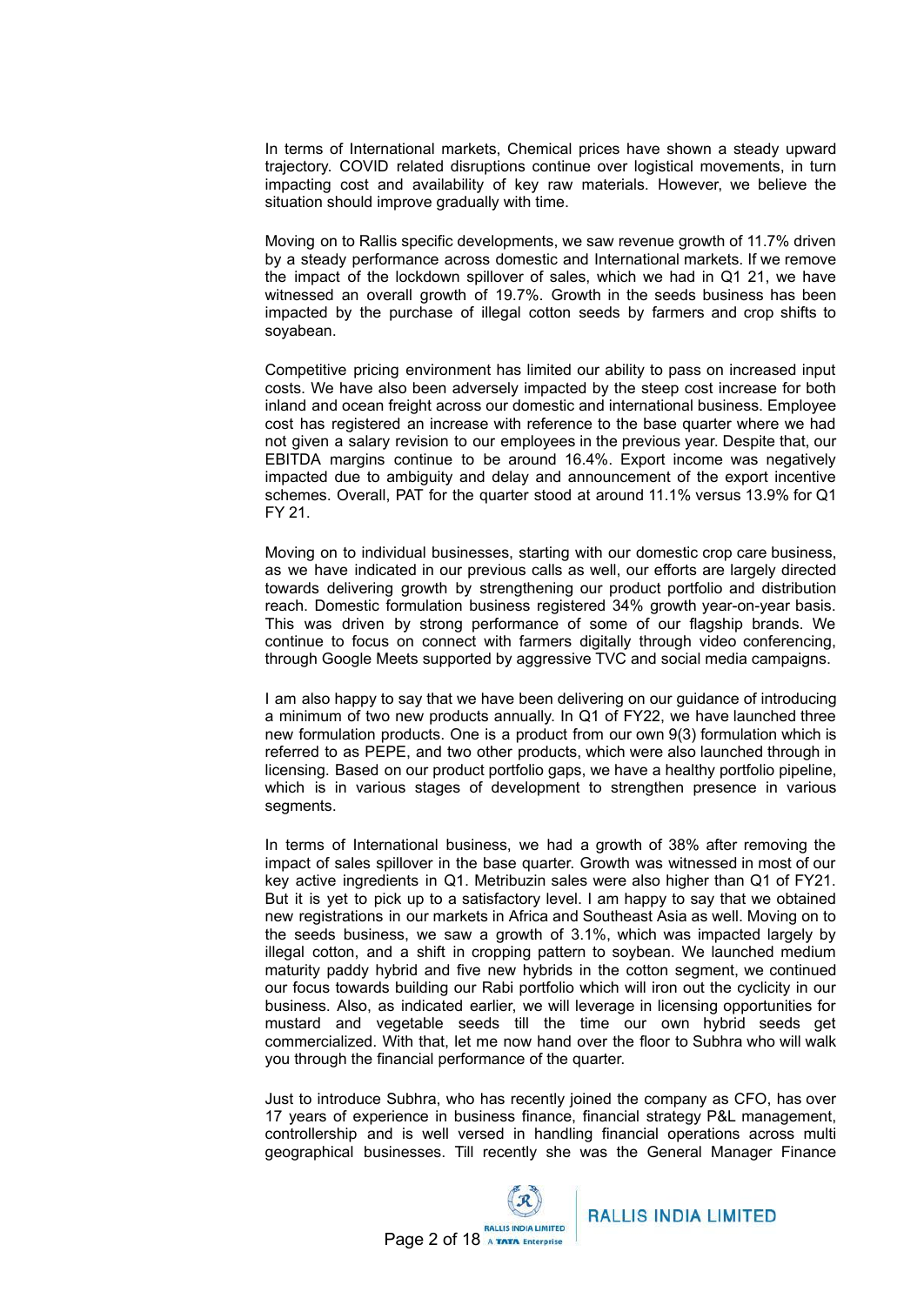Homecare for South Asia at Hindustan Unilever. That concludes my opening remarks, and it is over to you Subhra.

**Subhra Gourisaria:** Thank you, Sanjiv. Good morning, everyone. And thank you for joining us today for our Q1 FY22 earnings call. I hope all of you are doing safe and healthy. Let me walk you through our financial performance for the quarter post which we will commence the Q&A session.

> Starting with the top line first revenue for the quarter stood at Rs. 741 crore as against Rs. 663 crore reported during Q1 of FY21. This is higher by 11.7%; without the impact of carry forward of lockdown sales. Considering the impact, the growth is 19.7%. The growth was higher in crop care business compared to seeds. EBITDA for the quarter stood at Rs. 122 crore as against Rs. Rs. 128 crore for Q1 of FY21.

> As Sanjiv mentioned, margins have been impacted by the pricing pressure limiting our ability to fully pass on the cost inflation. Employee spends have gone up by Rs. 11 crore, since we had not given any salary increment to our employees during the base quarter and actuarial charge for gratuity and leave encashment spends that we had to take during this quarter. PAT for the quarter stood at Rs. 82 crore as against Rs. 92 crore generated during the corresponding period last year. This is lower by 10%.

> Moving on to business specific performance, we have seen a steady 31% growth in domestic business on the back of recent product launches. We have been working towards improving our portfolio by introducing new products in the market. During this quarter as well, we introduced three new products and the initial feedback has been quite positive. COVID related challenges have impacted our marketing and on ground activities. Although we believe that the same will change as COVID subsides. Secondly, our effort towards strengthening our distribution reach has been shaping quite well which should help us better market our products. Our efforts towards digital marketing acceleration in the wake of pandemic continues to bear fruits. In the seeds business we generated revenue of Rs. 269 crore as against Rs. 261 crore generated during Q1 of FY21. This is higher by 3.1% versus last quarter. The growth was impacted by the increase in demand for illegal HT cotton and the crop shift patterns. EBITDA for the quarter stood at Rs. 83 crore as against Rs. 82 crore reported during Q1 of FY21. Better realizations coupled with stringent management of fixed costs helped in holding on to margin delivery.

> Moving on to International business, we delivered a growth of minus 8% for the quarter with steady demand across most of our key products. This growth has to be seen on the back of lockdown spillover of Rs. 45 crore of sales in base period. We are working towards registering new products across our key geographies. Input product prices for most of our products have seen an uptick. As far as our contract manufacturing business is concerned, demand for the molecule PEKK continues to remain subdued with stress in the aviation industry.

> We are nonetheless focusing on leveraging our chemistry knowledge and dialogues with the global players in the agri domain. A quick word on CAPEX before I hand it over back to the moderator. The work on formulation plant at Dahej is progressing as per the schedule and we expect the unit to start operations by the second quarter. Work on the new MPP plant as well is on track. We expect our CAPEX for the current year to be approximately Rs. 250 crore. That concludes my opening remarks. We can now commence the Q&A session.

**Moderator:** The first question is from the line of Rohit Nagraj from Emkay Global.

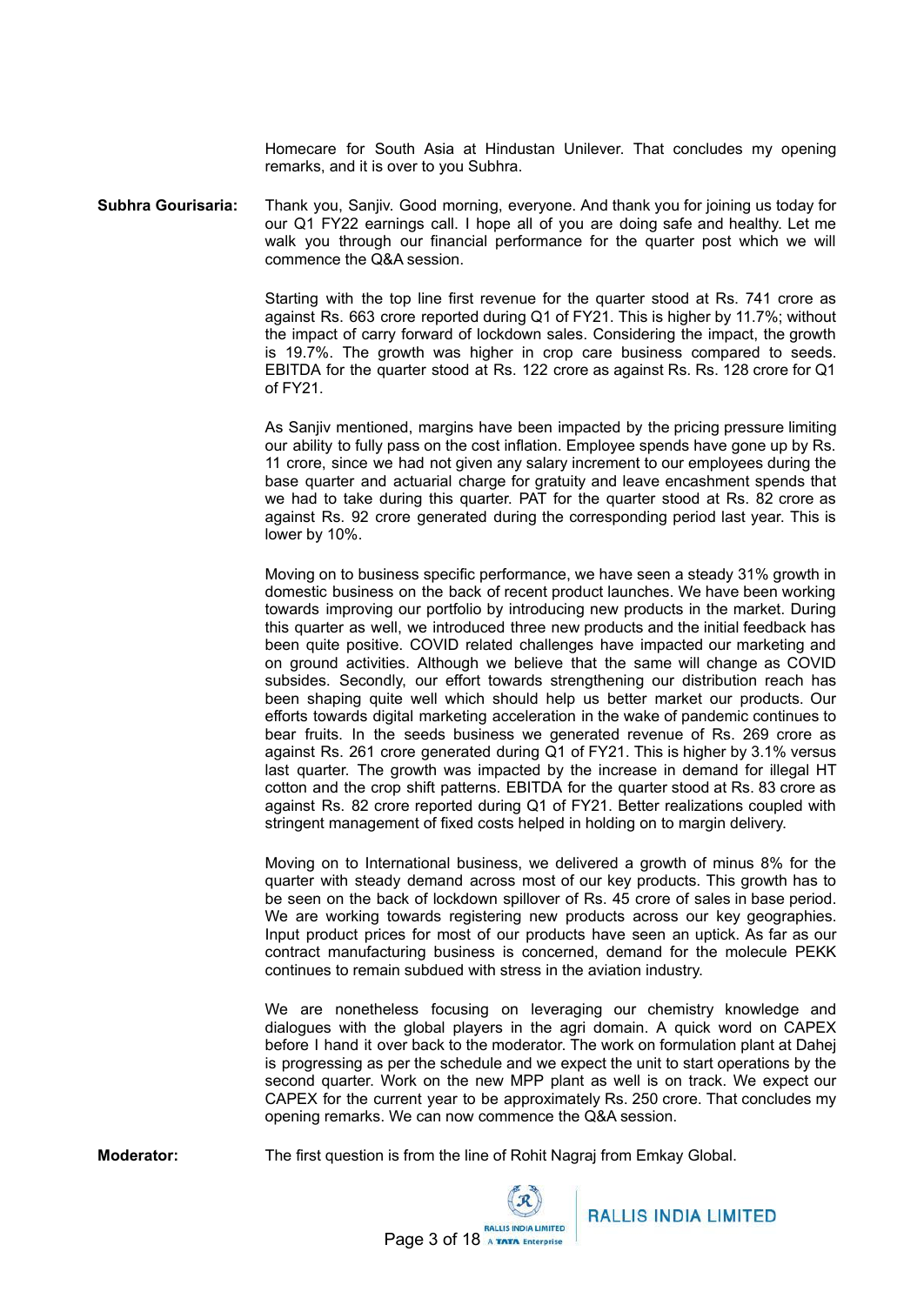- **Rohit Nagraj:** Sir, the first question is on the increase in input costs. So, we have seen that across the board, the costs have increased. On the contrary we have not been able to pass it on. So, what is our perspective in terms of incremental cost increases, which are happening and whether we have the ability to pass it on completely over the subsequent quarters?
- **Sanjiv Lal:** No, there will be some price corrections that we will keep taking. And a lot of the pricing is really determined by what is happening in the market in terms of competitive action also in terms of the ability of the farmers to pay for it. So, we will judiciously look at any kind of price correction as the season progresses.
- **Rohit Nagraj:** The second question is on the International business. So, again, here also we have seen that it has got impacted because of the logistical issues, both in terms of inbound as well as outbound. What is our stance on this that whether the situation is still continuing in the similar fashion? Or will it recover in the coming quarters? And with regards to this do we have to take certain changes in terms of how we are approaching the global market?
- **S. Nagarajan:** You are absolutely correct. We have witnessed significant challenges on the International business on the trade front. As you are aware, the freight rates have gone up significantly. We have also found that it was difficult to secure availability of shipping containers. It has been a global impact certain markets and impacted a lot more in some markets. If one were to look at how things have progressed, there is a little bit improvement in terms of availability, but the rates still continue to be quite high. From our point of view, we are trying to take preemptive action wherever possible as regarding the raw material front in terms of making sure that our production does not suffer for want of raw materials.

As far as outbound shipments are concerned, we have also been focused on trying to book the containers and shipping lines as much as possible under the circumstances. With regard to how things might move forward, I guess it is a little bit difficult to predict. But from our point of view, these are the actions that we have taken.

- **Rohit Nagraj:** So, just one last clarification on the strategic perspective. So, on the contract manufacturing, anything that we have, you know, finalized in terms of products, in terms of application areas, and when do we have a definitive understanding of where we want to proceed on this?
- **Sanjiv Lal:** No, on our contract manufacturing, as we said, for us, this is important area, and it is an area where we have started focusing on only in the last year year-and-a-half. And as already mentioned in my previous call, that we have put a good structure in place for business acquisition. Discussions are currently underway with multiple potential partners. And it is still work in progress there is nothing to confirm as of now. It will take its own time, considering that we have not been very active in this part of the business. So, it will take its own time and we are putting the necessary resources behind it. So, as of now, there is nothing to report.
- **Moderator:** The next question is from the line of Varshit Shah from Veto capital.
- **Varshit Shah:** Sir, my question pertains to that if you see your pricing action has been slightly lagging behind the competition. So, is that assessment correct and hence you are able to slightly garner the higher market share in the domestic business? That is my first question. Probably it is for Naga and Sanjiv.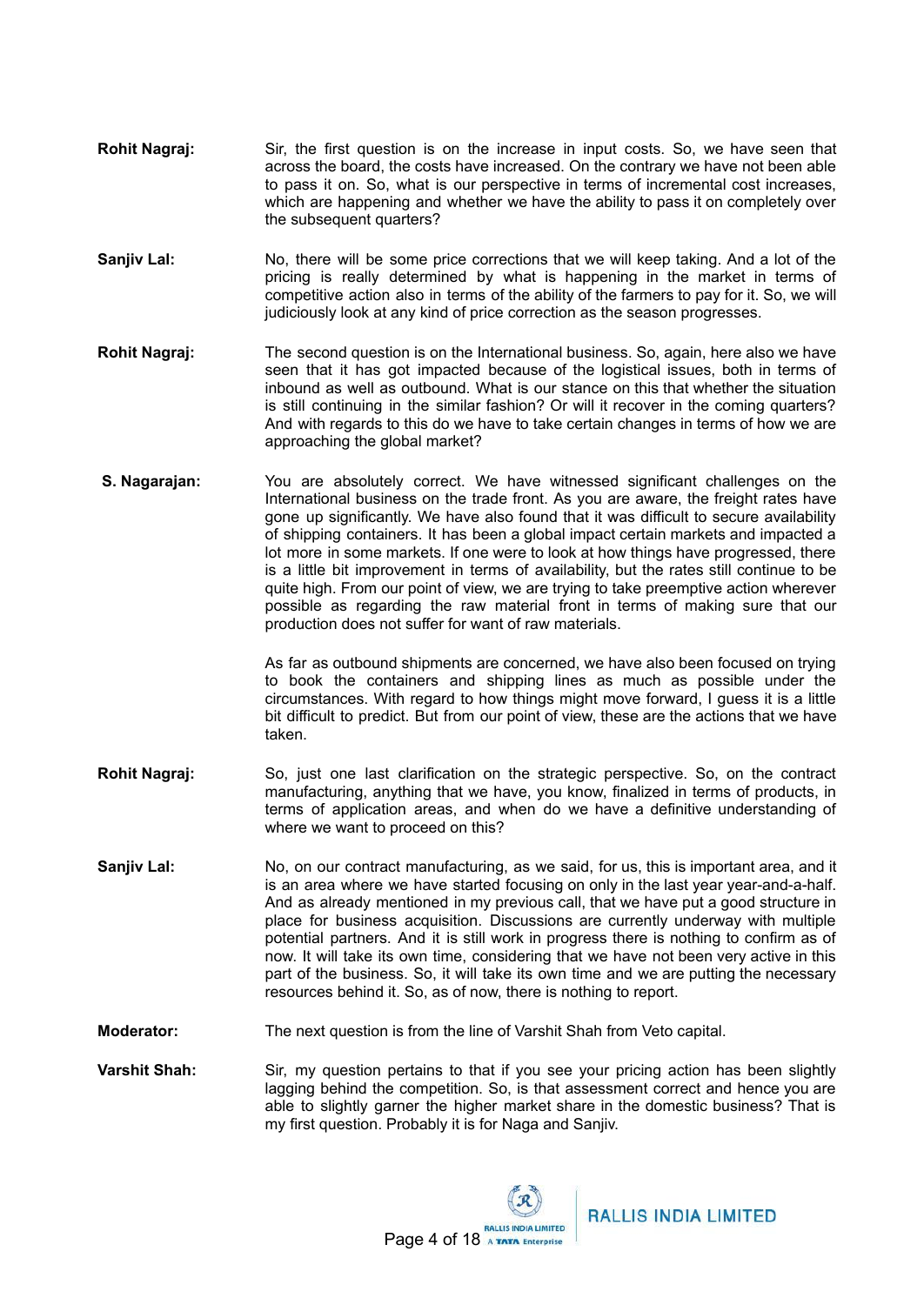**S. Nagarajan:** Yes, I think if one were to kind of ask the question in terms of what has contributed to our improvement in market share, frankly, I would say it has less to do with the pricing action and more to do with some preemptive work that we had undertaken in Q4. One of the important things that we had focused on was making sure the learnings from the previous years with respect to availability of particular SKUs of particular products is improved. Because we do have a challenge of producing some of the SKUs in a given period of time, because of the labor intensity.

> And since we had felt that in Q1 last year, we had taken some of these production in Q4 itself. And thereby we had built up some amounts of finished goods inventory, particularly in reference to the smaller SKUs. And that allowed us to be able to improve, in fact, to some degree. The other one, of course, is that if you look at our herbicide segment, we did introduce Enzip as a product last year and we also introduced three plus this year. We also gained volumes on the back of that plus we also gained volumes on some of our legacy products, strong brands that we have. So, one would think that those were probably the biggest drivers for our increased volumes and perhaps improved market share as well. Though, we will have to wait for the market share figure that at the end of the year when we have proper industry information.

> With regard to pricing, certainly, like what Sanjiv mentioned, we do have a portfolio where there are certain brands where we are able to sort of pass on the cost increases fully. But there are of course, brands where we do have to keep in mind the effective price point for the farmer as well as what the competitive actions are. So, we do have a mix. And for those cases where we have been perceiving a significant competitive pressure, we have chosen not to pass on the cost, but certain other cases, we have been able to do that. But I think the broad driver for the improved volumes in the domestic market is more coming from the actions that I described.

- **Varshit Shah:** Sure, that is helpful. And there is one more thing so if you see FY21, we had sort of we were unable to ramp up some of the newer newly launched molecules because of the physical movement restrictions. So, where are we on that in terms of now further progress, and how much of that probably not a particular number, but probably is that also one of the important element in the growth acceleration, which we have seen in Q1 on a like to like basis, excluding the impact of the spillover? And just one last question on the MEIS impact. So, what was the full year MEIS incentive either in percentage terms or absolute terms in FY21?
- **S Nagarajan:** For the first one, we do. First question we do find challenges even this year, from the standpoint of physical work as far as demand generation is concerned, because as you will recall, in quarter one, we did have though we did not have a nationwide lockdown, like we had last year, we did have regional lock downs, which limited our ability. When the second wave happened, certainly things are easing up have been easing up, since you can say middle of June.

But I think if you take an overall quarter's perspective, like we had mentioned in the last analyst call as well, we had prioritized safety about anything else. So, we have got impacted. However, what we did this year is that learning from the experience of last year, we did increase the amount of effort on the distance marketing front. There were two kinds of learnings. One is of course, the intensity of work. And second is in terms of improved efficiency in distance marketing. We would reckon that we would have perhaps reached almost twice the number of farmers that we reached last year through distance marketing work this year.

So, that is how we have been dealing with this for this quarter.

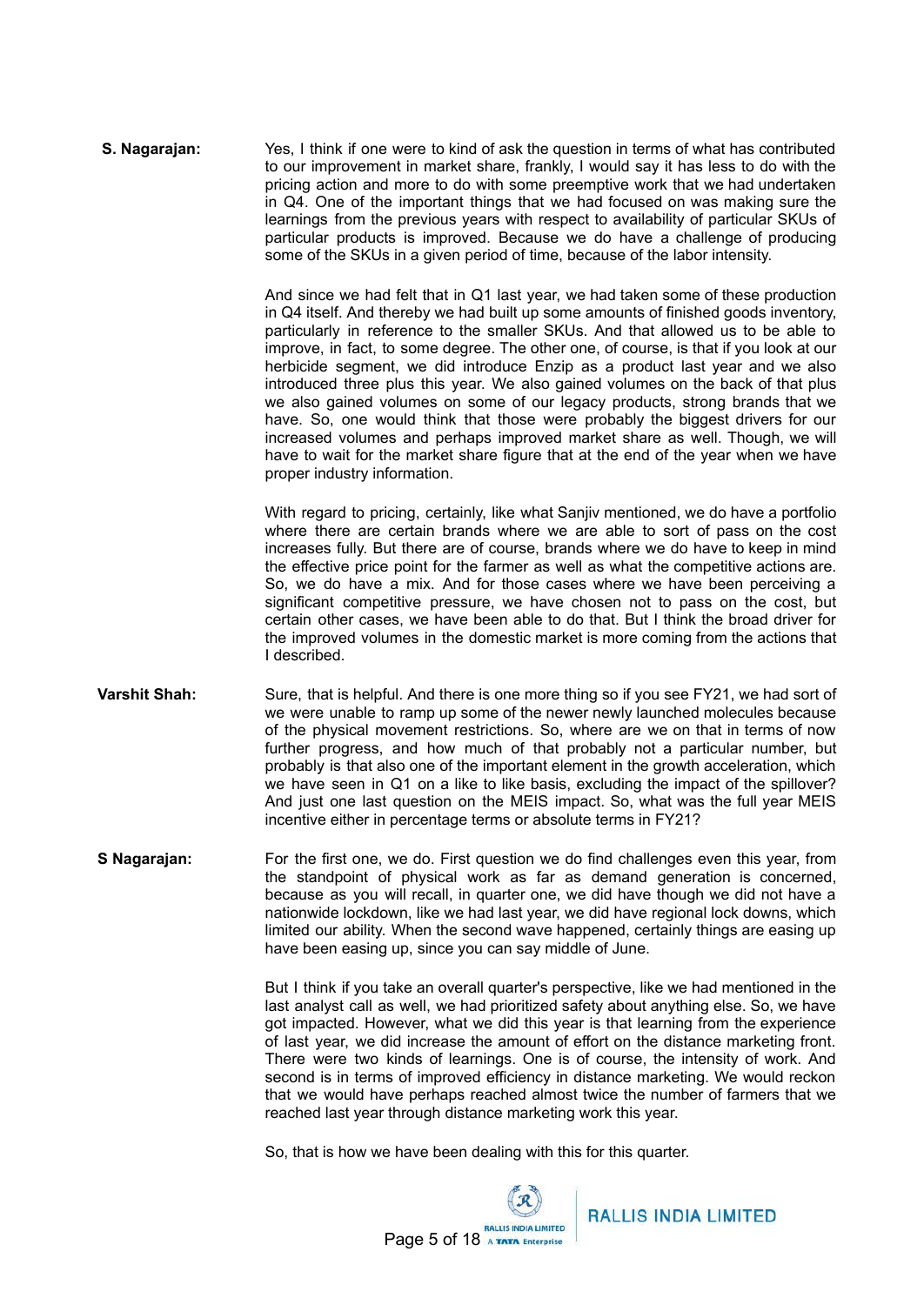- **Varshit Shah:** Sure. So, is it okay to assume that the benefits of the newly launched products are yet to kick in and probably it will gradually pick up as we go along the year subject to a Covid related hiccups?
- **S. Nagarajan:** Certainly, I think if you compare FY20 with FY21 and FY22 first quarter, the level of physical demand ambition we are still not able to do. And when you talk about products like PEPE for example, what Sanjiv mentioned requires a fair amount of demand generation work, I do not think we have yet got the full benefit of it.

However, certain other products, which are comprising of highly generic active ingredients where the farmers are already familiar with the product, those products are likely to not that much benefit from the demand generation work.

**Varshit Shah:** And my question on the MEIS incentive?

**Subhra Gourisaria:** Yes, so MEIS of course as you know there has been some bit of ambiguity and hence, we have stopped recognizing that as a revenue. So, we have seen an impact of close to Rs. 3 crore in this quarter because of non-realization or ambiguity around announcement of MEIS scheme.

- **Varshit Shah:** So just for clarification for whatever full year MEIS incentive was a recognition last year and how much of that was part of Q1? So, to help us model for this whole year?
- **Subhra Gourisaria:** So, I would not have the full year numbers handy. And it also depends on how much of the export revenue we do. As I mentioned, for Q1, we had seen an impact of Rs. 3 crore for MEIS.
- **Moderator:** The next question is from the line of Madhav Marda from Fidelity.
- **Madhav Marda:** I had two questions. The first one was on the contract manufacturing business that we are speaking about. If I understand right, there are quite a few players in India who are sort of well entrenched in this business since maybe, you know 10 odd years. Just wanted to understand, is there a specific type of chemistry or something in our competitive positioning that we are trying to focus upon, that will help us differentiate versus these peers who have been in the market for longer?
- **Sanjiv Lal:** So, actually, you know, there is a lot of work which we are doing on multiple chemistries, of course, we have been very good at certain chemistries, but as part of our overall portfolio where we are adding new products to even our International business, there is a lot of work happening on multiple chemistries. So, we are not limiting ourselves to the type of chemistries that we can take up for a CM kind of opportunity.

Your observation is correct that there are some well entrenched players and therefore, it becomes all that more important for us or rather I would say the kind of effort that is required to try and bring in CM opportunities for our company. That is where the work is currently underway

- **Madhav Marda:** Just a follow up to that like, basically, this will be crams work that we will be doing or would it be just the contract manufacturing or is it like some part of research and custom synthesis also, how would that work out for us?
- **Sanjiv Lal:** No, actually, currently, some of the discussions which we are having is also including some amount of synthesis work. So, we can call it CRAMS, we can call it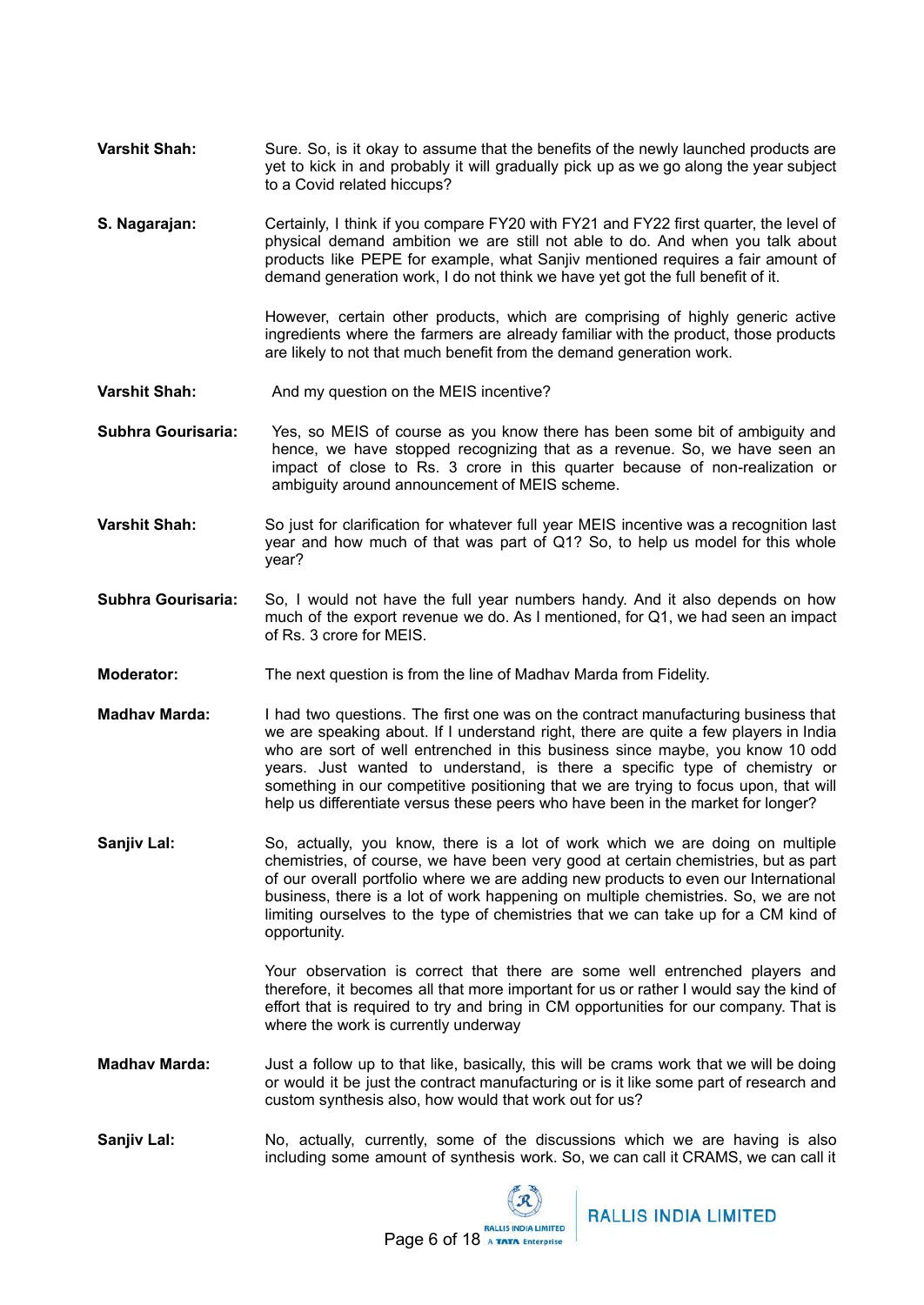CM. But these are not the patented molecules. Let me just also clarify that what we are working on is not the patented molecules.

- **Madhav Marda:** Okay. And my second question was, through the domestic Cropcare business where we have a 31% growth, could you break it down in terms of price and volume growth for the quarter?
- **Sanjiv Lal:** Subhra you like to just share the number?
- **Subhra Gourisaria:** Yes, we specifically do not talk about volume and price growth. But on a broad basis, I can say it has a fair mix of volume and price growth. Because it also varies depending on parts of portfolios where we have a market premium and are able to command higher price growth vis-à-vis some products where for getting market share, we would have not taken pricing very aggressively.
- **Moderator:** The next question is on the line of Abhijit Akella from IIFL Securities.
- **Abhijit Akella:** So, just a one follow-up on the domestic formulation's growth. So, you know, this is the second successive year of strong growth in this quarter for us. Last year also, we had grown, I think from you know, close to 25% in domestic formulations in 1Q. Just wondering this number might be, you know, rather high compared to what the industry might be expected to do for this 1H for the kharif season overall.

So, should we expect that you know, there was some amount of channel filling this quarter and growth will probably, you know, slow down a little bit in 2Q, is that how we should look at it or you think, you know, this 25%, 30% growth can be sustained even in 2Q?

**Sanjiv Lal:** We do have a very, very good approach in terms of how we are placing product, and it is really based on demand. And last year, you will recall that there was some amount of panic buying by the trade, because we did not know whether material will be available or not. That is not the situation this year.

> So, there is a certain amount of expectation that we have from the way the monsoon has picked up. And on that basis, only we are placing our material. And one of the points that Naga has already pointed out is that there was some expectation of certain SKUs that were more important, which we missed out on last year, which we are able to do this year with better planning. So, that has also helped us in the current quarter. And we do expect a reasonably good kharif.

> So, we do not think that we have over placed any material. It has been done very judiciously in terms of what we expect to sell. Naga, you may like to add?

**S. Nagarajan:** Yeah, no, absolutely. We have felt fairly comfortable with the level of channel inventory that is there for our products. But like you correctly point out Abhijeet, the first quarter is always a placement quarter, we will have to wait for the full H1, to understand the trend with regard to kharif. Last year, for example, as per the industry data, the growth rate in the industry the full year growth rate was closer to 9% to 10%.

> Although in the first quarter, we did have much higher growth, because of the panic buying because of various factors that happened last year. From our point of view, certainly I think we have learned from the happenings of last year and we have therefore been able to supply some of the material that we identified might be required and that is also one of the contributors for our growth.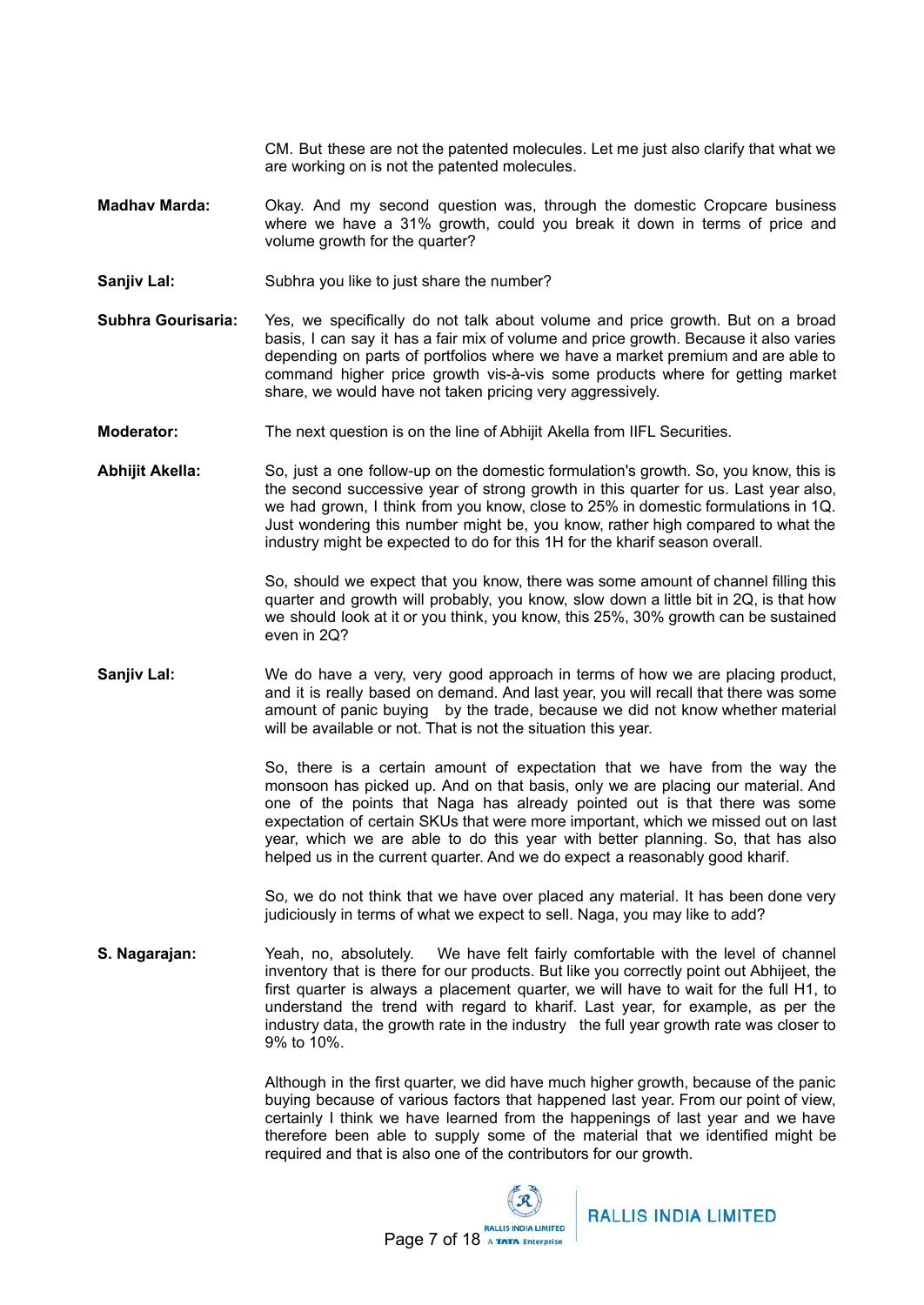- **Abhijit Akella:** The other question I had was on the CAPEX budget. I think Subhra mentioned about Rs. 250 crore for this year. If it is possible to just, you know, give us a rough breakdown of the major components of that in terms of projects?
- **Sanjiv Lal:** Abhijit, in the last quarter, we had given a split of what would be the key heads of CAPEX. So, largely that does not change. We are in the same path of delivering some of our existing projects, which are related to one is commissioning of the CZ formulation facility during this current quarter. And trying to accelerate as fast as possible, the multipurpose plant that we are building in the SEZ at Dahej. So, these are our two big projects, which are currently on the ground. Many of the other projects are already coming towards closure, which is related with the Metri shifting into one particular plant, which we had already talked about.

So, that is already coming up for commissioning during this month. And apart from that, two other open projects, which also getting closed during this month, and early next month, for our two existing products, which we are debottlenecking. And of course, we do have a lot of expenditure related with the digitization, automation and all those kinds of projects, which are also currently underway.

Apart from that we have the new R&D center. So, that is something that is running a little slower than planned, we are still awaiting certain approvals, related with name change, and all of the of the land, it is still something that is pending. So that has got delayed because of the availability of people for getting the name change done in the various khatas and all that maintained by the various authorities. So, that is one project, which is still running behind schedule. And only once all the paperwork is done, can we really start the construction.

In the meantime, what we have already done is we have added significant additional capacity in our existing facility, which we have in Bangalore. And we have also added more people. And we are currently running there in two shifts to avoid any delay in any of the projects that we want to undertake. Apart from that, we are also working with some CROs for some of the projects that would have otherwise been taken up in house.

So, if you can just refer to the investor call deck of last quarter, there is no significant change in the overall approach that we are taking on CAPEX.

**Moderator:** The next question is from the line of Tarang Agrawal from Old Bridge Capital.

- **Tarang Agrawal:** Couple of questions from my side. One, if you could give us your ITI for Q1 FY22 and the similar figure for the last year, same quarter? And the second, you know, some sense on the competitive intensity in the market. And how are the consumption patterns right now in the hinterland given you know, the high commodity prices, strong kharif rabi last year. But then, you know, there is the impact of COVID-19 the second wave going to the rural land as well. So, just wanted to get your thoughts on that?
- **S. Nagarajan:** I will take the second one first, just to sort of give you a little bit of an overall scene of how we are seeing the industry is moving. As you know, the rain started off very well this year. But however, after the third week of June, there has been actually a slowdown, and this is what was mentioned in the opening remarks by Sanjiv that there has been a bit of a stop – start, paused kind of monsoon. However, I think it got revived in the last, let us say 10 days or so, and we are therefore hopeful that the original prediction of normal monsoon will prevail.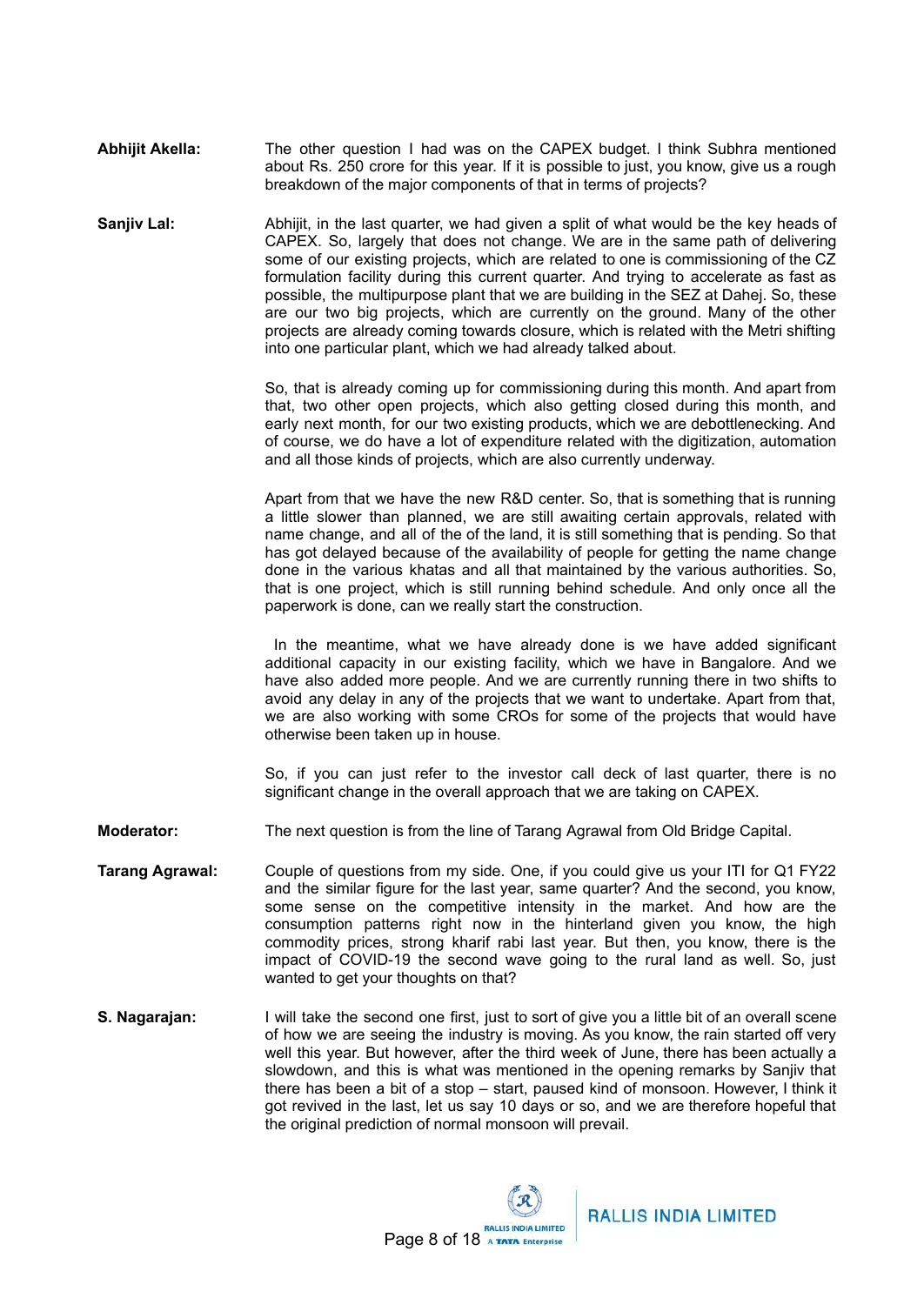With regard to therefore the sown area, we do not see much of a difference. In fact, the estimates that are made are plus or minus 1% or 2% of last year. Not very different. The progress of sown area was good early, but then it kind of slowed down. Therefore, the season's progress has actually been a little slower compared to last year. But like I said, we are still hopeful that the overall acreage will be reached. In the market, the flow of credit has been good. Agricultural credit in May 21 was about 10% growth compared to 5% in May 20. So, it is certainly a favorable situation, but because of the variation in the rains as well as because of commodity prices, we do expect quite a bit of crop shift of the commodity prices, as you know, soyabean has been ruling high this year compared to last year, cotton is also higher than last year as is maize and some of the pulses like tur.

So, this crop shift is something which has implications in our portfolio for cotton certainly in our seed portfolio, and for also hybrid Paddy in our portfolio, because in some of the North Indian markets, there have been an increase towards OP varieties compared to hybrid paddy. On the fruit and vegetable front, green chilies, grapes, apples, these products have had good commodity prices. So, that is actually favorable situation. Bajra is one crop where the commodity prices have actually gone down significantly over the last year. And that has implications for example, from our portfolio. But net-net, it is expected that the farmers will adapt to the situation through these kinds of crop shifts.

So, the farming profitability is also expected to be actually higher on a per acre basis, compared to last year. With regard to COVID, you are absolutely correct that this second wave has been more damaging I should say for the rural areas. We have had some of our channel partners who have got impacted because of COVID. Some of them have passed away as well, we are working through some of the challenges that it consequently creates. Movement has been a challenge, the freight rates have actually gone up substantially.

So, net-net, one would say that quarter one has been a challenging and difficult quarter, towards the end of June, one would say that things have certainly begun to look up. And we are hopeful that as we come out of the second wave kind of a situation things will stabilize. Of course, the fear is there in everybody's mind and with regard to the third wave, which all of us are aware of. And from our point of view, we are prioritizing employee safety, partners' safety. Those areas we are continuing focus on. That is broadly in terms of how the quarter has been. If any particular aspect of the quarter, we would like to for the past I can respond and then go to the ITI.

- **Tarang Agrawal:** No, this is this is all right. I just the only thing well, on the cropping pattern I understand. I wanted to also understand from the rural consumption perspective, are the farmers because you said that you did face some competitive intensity on pricing, which sort of pushed your gross margins. So, are the farmers willing to spend more given the strong seasons that they have gone through in the past? Or you do not see any such trends emerging?
- **S. Nagarajan:** No, I think on that purchase behavior certainly, last year, also we had if you recall in the beginning there was this feeling that the farmers might downtrade or there might be some kind of value purchases in the sense of, let us say more generic products at lower prices. That is not something which we witnessed last year as well. And we do not expect that that would happen this year too. As long as the product is differentiated because the season has started off on a very, very promising note. We do expect the same trends to continue. Even in our first quarter for example, like I mentioned, some of our legacy brands which are strong have contributed to our growth and at least the channel has been willing to stock them up. So, I think they share the perception that the farmers will be open to and in fact

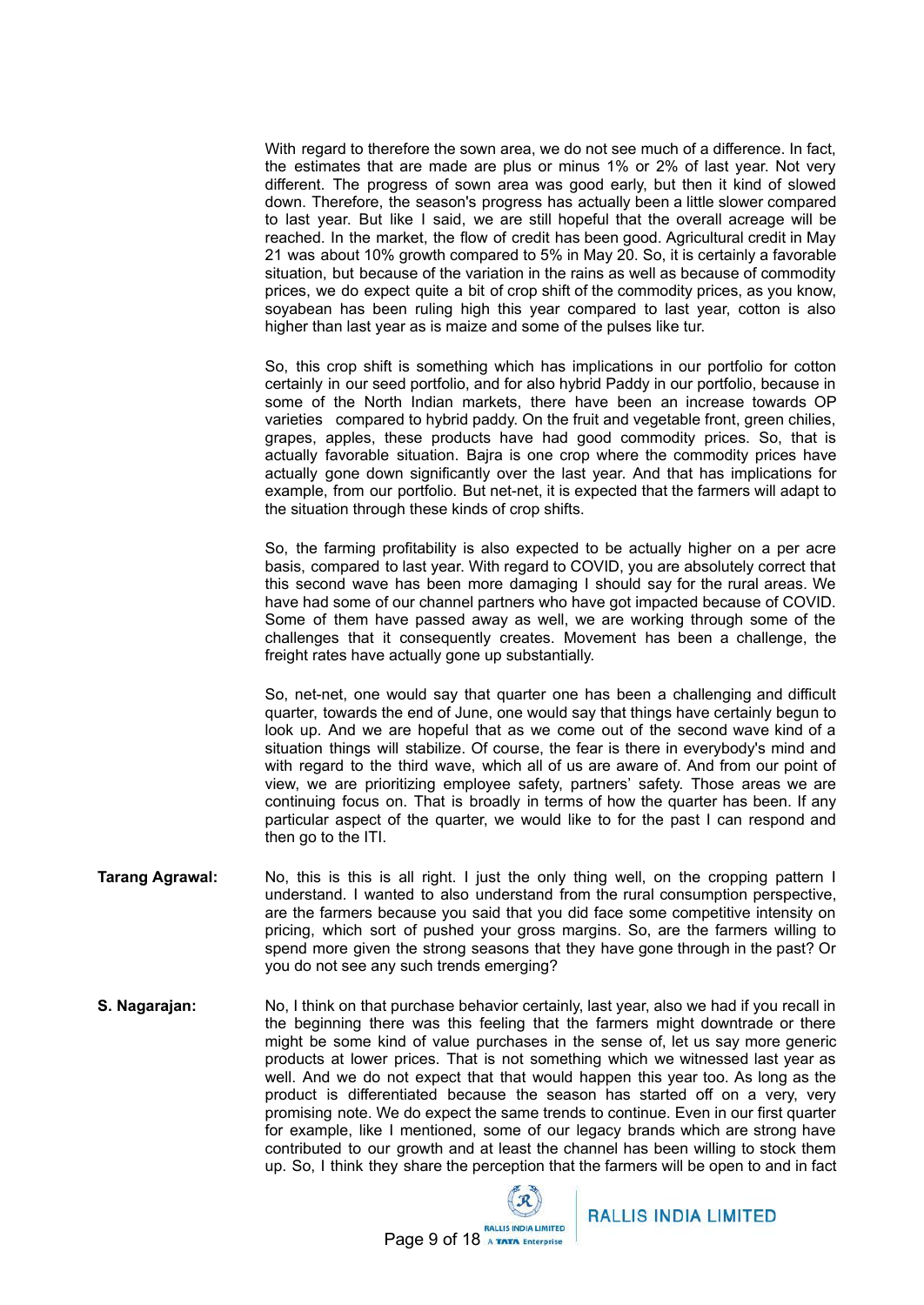in some of the markets like North India we have found the partners being willing to invest in these products as long as they are differentiated.

## **Tarang Agrawal:** On the ITI question?

- **S. Nagarajan:** See on the ITI normally I think the ITI would make sense to look at from an annual point of view. Because there are certain products that we will be introducing in Q2 and we will also be introducing during Rabi as well. So right now, only three products have been introduced. So, it is therefore unlikely to provide a good measure of what we are introducing this year. Of course, the point remains that in the previous years, whatever we have introduced, those would contribute to a certain revenue share. And also, that quarter one is a placement quarter largely, except in North India. And therefore, with all those caveats, I can say that at this point in time, it is trending better than what we had hoped for the first quarter. So, it is above 6% right now, but I think we will have to wait for the full year to really see what the ITI percentage ends up with.
- **Moderator:** The next question is from Chintan Modi from Haitong Securities.
- **Chintan Modi:** Sir, on the International business side, when we look at the growth, this spillover in the base quarter, could you give us some sense like you know, how much was the volume contribution and what would be in the pricing? Because last year we have seen a steep increase in prices. So, wanted to understand that lower prices in the base quarter have already started kicking in or it will kick in from next quarter?
- **S. Nagarajan:** So, what I would respond is as follows. If you adjust for the spillover of last year, for all our key AIs, we have actually witnessed growth in terms of volumes. In terms of the price realizations, Metribuzin is really the one where there has been a substantial drop through the last year. So, if you see compared to quarter one of last year, the realizations this year are still ruling lower, so it is not yet in the base. However, if you compare it with Q4 of last year, the prices have been slightly improved on the Metribuzin front. So, the full impact of the Metribuzin drop is not yet reflected in the base quarter. Other products have been reasonably doing well.
- **Chintan Modi:** And sir, just to add more on this like last quarter also we saw 75% growth this quarter also decent growth the momentum is good. So, but you know, like so, it indicates that the demand has been good, but do you think there is also a lot of supply coming into the market which is not allowing the prices to kind of go up at least you know, quite a bit?
- **S. Nagarajan:** Are you referring to the International market?
- **Chintan Modi:** Sir, International.
- **S. Nagarajan:** No, International market no in a general sense, the prices for all chemicals have been firming up, I think that is also something which Sanjiv mentioned in his opening remarks. So, specifically to individual products, there could be varying demand supply position in each of those products. And that is what I mentioned that in the case of Metribuzin as an example, the prices have improved over quarter four in quarter one. If you look at Acephate prices have actually been much higher compared to quarter 4. So, it is actually product specific. And in general, directional sense the prices have actually been increasing in Q1 compared to Q4.
- **Chintan Modi:** And just one last question. On the gross margin, I missed your comments whether this reduction in gross margins was largely to do with domestic or International business?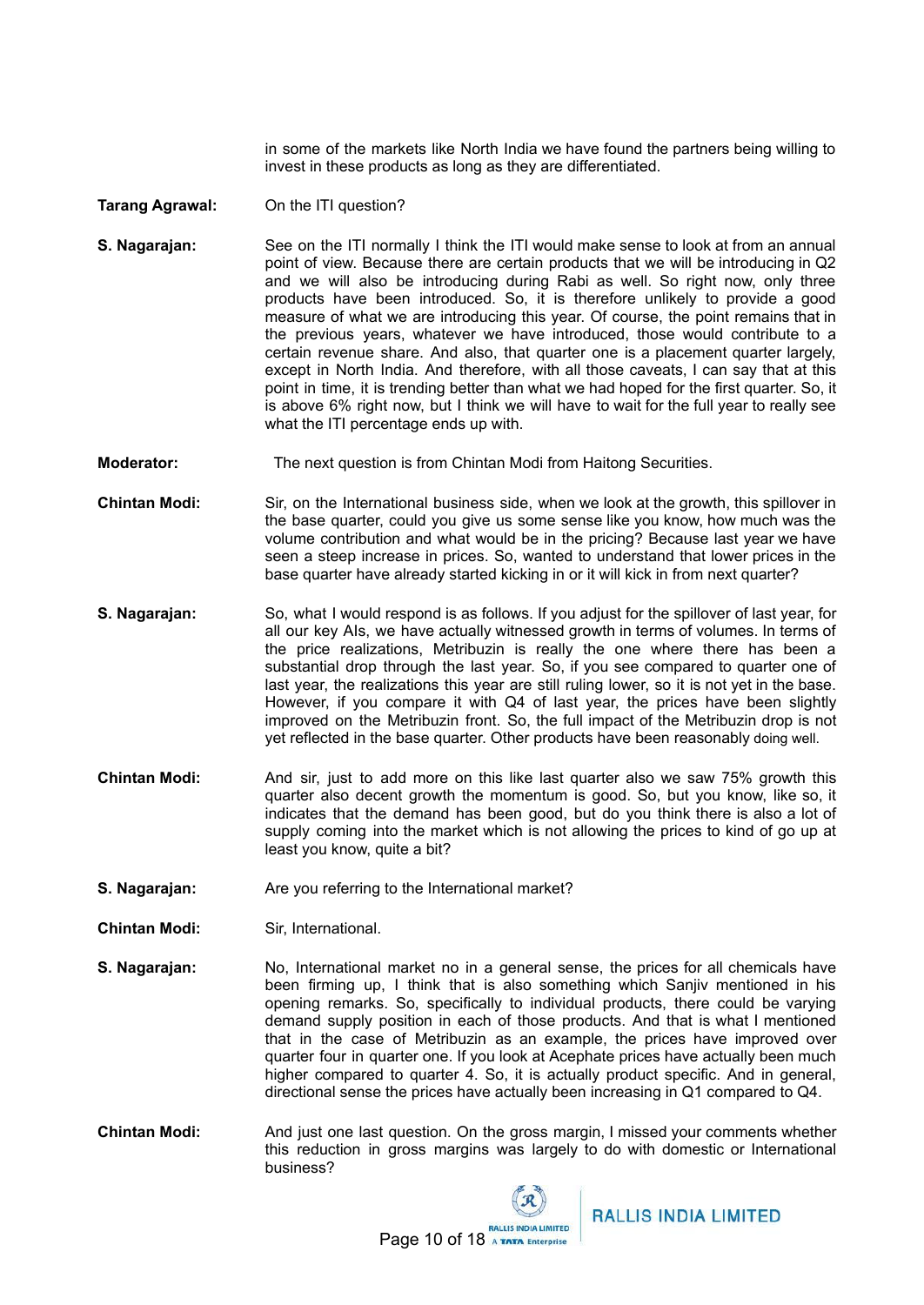- **S. Nagarajan:** The gross margin for both domestic and International business have been stable. It is actually the mix between our crop care business and seed business in this quarter versus the mix in the first quarter of last year. That is the reason for the gross margin reducing. So, for example, last year in the first quarter, maybe Subhra, you have the percentage of contribution from these crop care, right compared to this year?
- **Subhra Gourisaria:** So just to add to what Naga was saying, so last year, if you look at our share of seeds business was close to 35% and crop care 65% which has swung and the mix has come down by 8% for the seeds business. And this is driven by the high growth that we saw in crop care business. And we indeed make higher margin in seeds business compared to crop care business. So, while on a standalone basis, each of our segments of business has delivered good margin, it has come down because of the impact of the mix which is sitting in our portfolio. The way we internally look at gross margin is also considering other variable costs. So, with that into account, we can say that the mix has been something which has impacted our gross margins.
- **Moderator:** The next question is from line of Amar Maurya from AlfAccurate.
- **Amar Maurya:** So firstly, if you can give me what is the contribution of the organic manure in this particular quarter?
- **S. Nagarajan:** So, I was just saying that we do not give out the break-out within the crop care business. We follow the total crop care it is part of that.
- **Amar Maurya:** And secondly, in terms of the CSM or the CRAMS business, as you said that, you know, the work is in progress. So, if you can sir, help us like, you know, how we had I mean, any new incubation in terms of the team on the sales side or on the R&D side I mean how the progress is in terms of building the team for the CSM, because that as you said, you are new into the business and you know, the animal is different than the existing business? So, if you can help us, you know, any new people bought on the CSM to specifically drive the business that will help us to understand, you know, how the progress is?
- **Sanjiv Lal:** So, Amar, just to clarify, you know, we have been in this contract manufacturing business for the last two decades, but it has not been an area where we have been focusing and that focus, we brought only about a year-and-a-half back. And to support this part of the business we have put in place a business team. And we have also created a team at the R&D to support the business team. So, I had mentioned that we have added resources to the R&D setup. And we have also started working extra shifts and all that so that you know, one is the physical distancing and all that we need to maintain and also there is a limit, which is there in terms of number of people who can be at a particular area at one point in time. So, keeping all that in mind, one is that we have moved to a two-shift operation. Second is we have added more chemists, more scientists to our team. And second is that we have split the R&D team, between a team that is supporting contract manufacturing and a team which is working on our own reverse engineering synthesis of the AI portfolio that we are building. That is how we have resourced this particular part of the business to focus on getting opportunities for us.
- **Amar Maurya:** So, one is that, you know, one is basically building the portfolio or building the AIs that is basically the R&D part of the business. I was focusing more from the marketing point of view, like, you know, ultimately somebody has to go and showcase that. So, are you saying that that has been done by the existing sales team?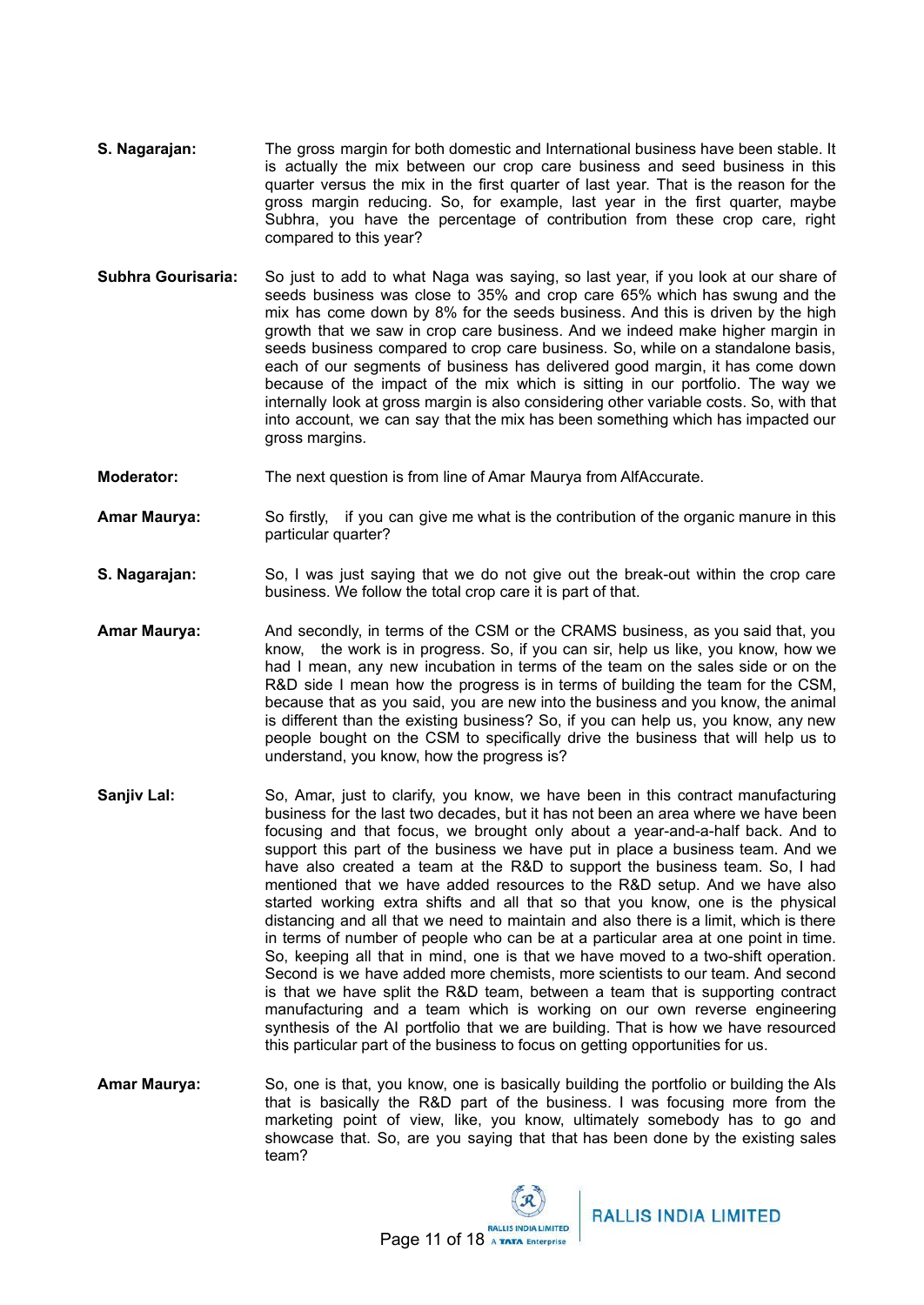- **Sanjiv Lal:** No, there is a business team. I mentioned to you that we put in place a business team, which we call marketing team, or we are calling them business development team. So that team is already in place.
- **Amar Maurya:** Okay, so how many people in the sales? I mean the business team.
- **Sanjiv Lal:** Two people.
- **Amar Maurya:** And based out of India, based out of International markets?
- **Sanjiv Lal:** Based out of India, currently based out of Mumbai. So anyway, even for this, like the way we are dealing using video conferencing, these meetings are happening over video conferencing. So even potential customers are preferring that in the current situation, so that is not an issue as of now, but yeah, I mean, once things normalize people will travel.
- **Amar Maurya:** Okay. And sir, I mean, in terms of the molecules, like, you know, how many molecules we will be working like, you know, what would be at a quite at a discussion stage, which can culminate into the business, let us say in predictable future?
- **Sanjiv Lal:** So, while without getting into numbers, just to say that the team has got their hands full. So, they have got enough work to do on the inquiries that we are currently dealing with, including the R&D team.
- **Moderator:** Next question is from the line of Rohan Gupta from the Edelweiss Financial Service.
- **Rohan Gupta:** Sir, if you can give us absolute numbers for the seed, domestic agrochemicals and export for the current quarter and last year? Sir, you started this practice of sharing this number on a quarterly basis, but I think that this quarter is not being provided. So, can you just clarify on those numbers?
- **S. Nagarajan:** So, it is in the Investor presentation, if it is not yet uploaded maybe it will be. The seed revenue was Rs. 269 crore this quarter. Last year first quarter was Rs. 261 crore. The crop care revenue was Rs. 471 crore this year, first quarter, and the last year was Rs. 401 crore. The EBITDA and PAT numbers are also displayed and it will be part of the investor presentation.
- **Rohan Gupta:** Sir, in crop care can you also share the export number sir separately?
- **S. Nagarajan:** Yes, it is there in that sheet. This year, the share of International business is 28% compared to last year 36% that is because in the last year, these numbers are without adjusting for the spillover.
- **Rohan Gupta:** Okay. Sir, second question, we have seen that a lot of input costs driven price increases, there in the market across the agrochemicals and given a large part of our product basket is in generic in nature. So, can you give us some sense that what kind of price increase in general or average we can expect for this year, and how much it has already been in a first quarter? You are still in the process of passing it on. So, I am just asking that how much you see that the price increases can happen in generic product for this year?
- **S Nagarajan:** See Rohan, I think the way we are approaching it, might help. The way we are doing it is that every month we actually executed what we call a high frequency

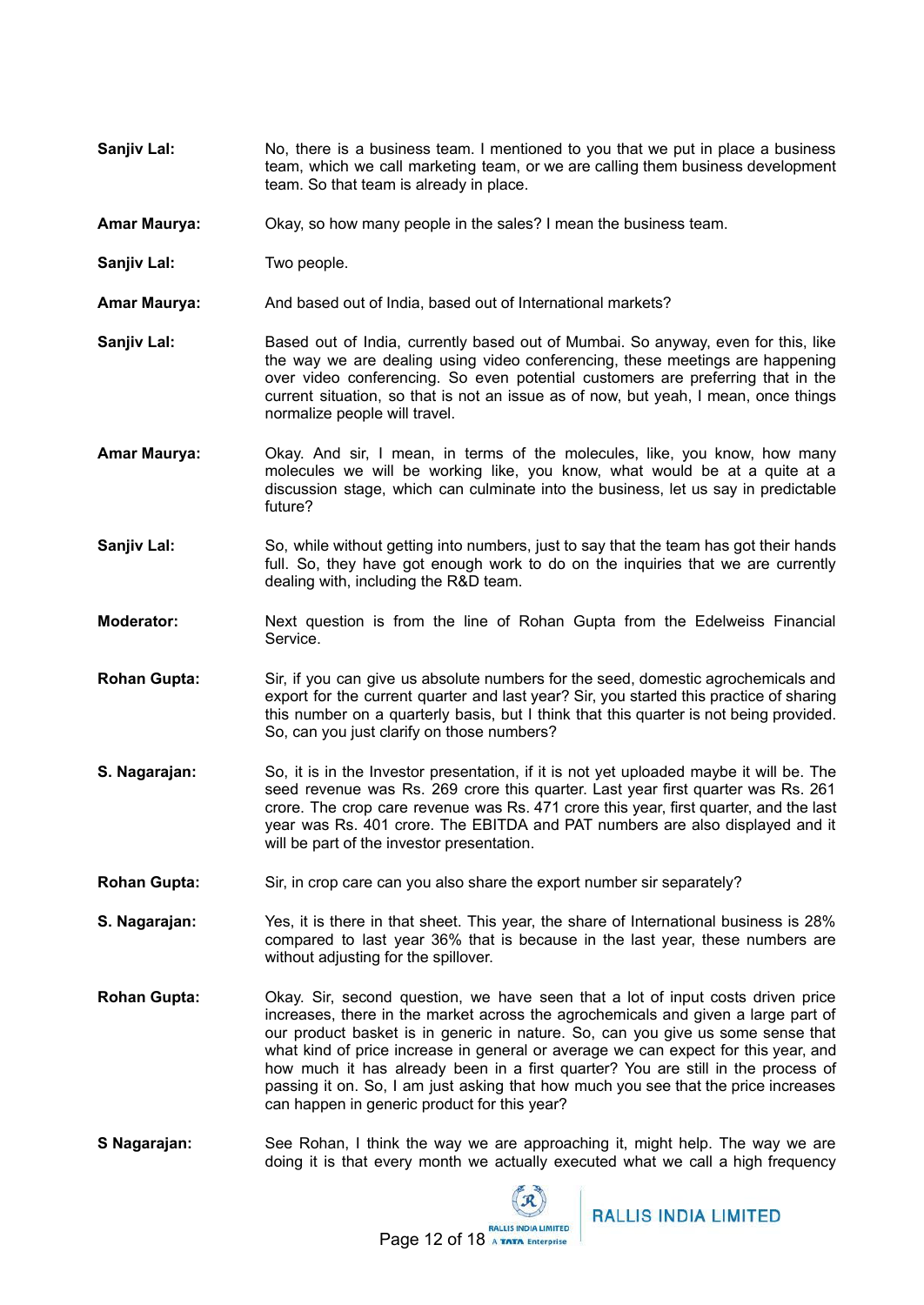pricing approach, where we are looking at the changes being witnessed at that point in time. And that is because we are finding that the variations are much more frequent than they have been in the past. And based on the kind of changes in our costs, and on the basis of how the competitive movements are happening, we are taking very short frequency pricing calls. Therefore, it becomes a little bit difficult to predict for the full year, because as you would appreciate there are certain products which other companies, we have carried stock, which gives us the opportunity to sort of benefit from an increasing price regime. And on the contrary, there could also be the opposite situation where we may have not carried the stock and we are forced to buy in order to cater to the market. So, it is hard to actually give you a forward view because this is the kind of approach that we are taking. As regards what we have already witnessed, we have healthy volume growth as well as reasonable price growth. We have passed on wherever we have strong brands and good market share. In certain other cases where the differentiation that our products enjoy in the market is somewhat weaker, we have not passed on the full extent.

- **Rohan Gupta:** Last question from my side. And I will come back in queue for follow up. Sir, this is referring to your annual report of 21. Sir, from last three years, our focus has been a lot on the new product launches and driving sales for our branded products. But despite that a lot many products, which had been launched in last three years, our Innovation turnover index has been has fallen last year from 16% to 11%. It means that the revenues from the new products actually have gone down in the last three years, especially last year. Sir, we have created many more initiatives, we have taken many more initiatives like architecture of the brands and new product launches. But sir, it is not somehow getting reflected in the numbers especially from the new product launches. And that I think is continuously depressing our margins also. If you can share some bit on that, that how you see that this year, the new product launches revenues can be or the ITI can look like over next couple of years, if you can give some sense on that?
- **S. Nagarajan:** Yeah, certainly. I think what your observation is absolutely correct. We have had a decline in the ITI last year was 12%, earlier year was 16%. But if I recall like the previous year before that was about 10%, or 11%. So, we did not get the growth last year. And I think we had mentioned that one of the big difficulties that we have had is that in terms of the demand generation work to scale up some of the new products, which we think are differentiated, those have got hampered in the market last year. We continue to face those challenges this year also, although that is not deterring us from introducing new products, because we do want to attempt to market these as best as possible and be poised for any opening in the market that can happen if the COVID were to subside, but your observation is correct that the ITI index last year has been lower. We are hopeful that as COVID ends, we should be able to engage more in the demand generation activities. Some of the products that we have introduced, including PEPE, are good, differentiated products, and will need to be backed by a good demand generation work because these are not low-priced products, like you correctly said from a margin point of view also they are very, very, very efficient. But at the basic level, the price points are not very low. So therefore, they require detailing to the farmers, strong demand generation where we at this point in time, are hopeful that things will improve on this front.
- **Rohan Gupta:** And sir, continuation of the same thing if I am allowed to ask the same thing. Sir, we have also observed that the biggest drop in ITI has been in insecticide category where it has fallen from 20% to almost 9% last year. It is something that because our focus on reducing the sale from the red triangle products and insecticides falls the maximum in that category. It is something that the regenerating our product portfolio where we are having a thought process of reducing the red triangle product sales or whatever portfolio It is something to do with that, that insecticide

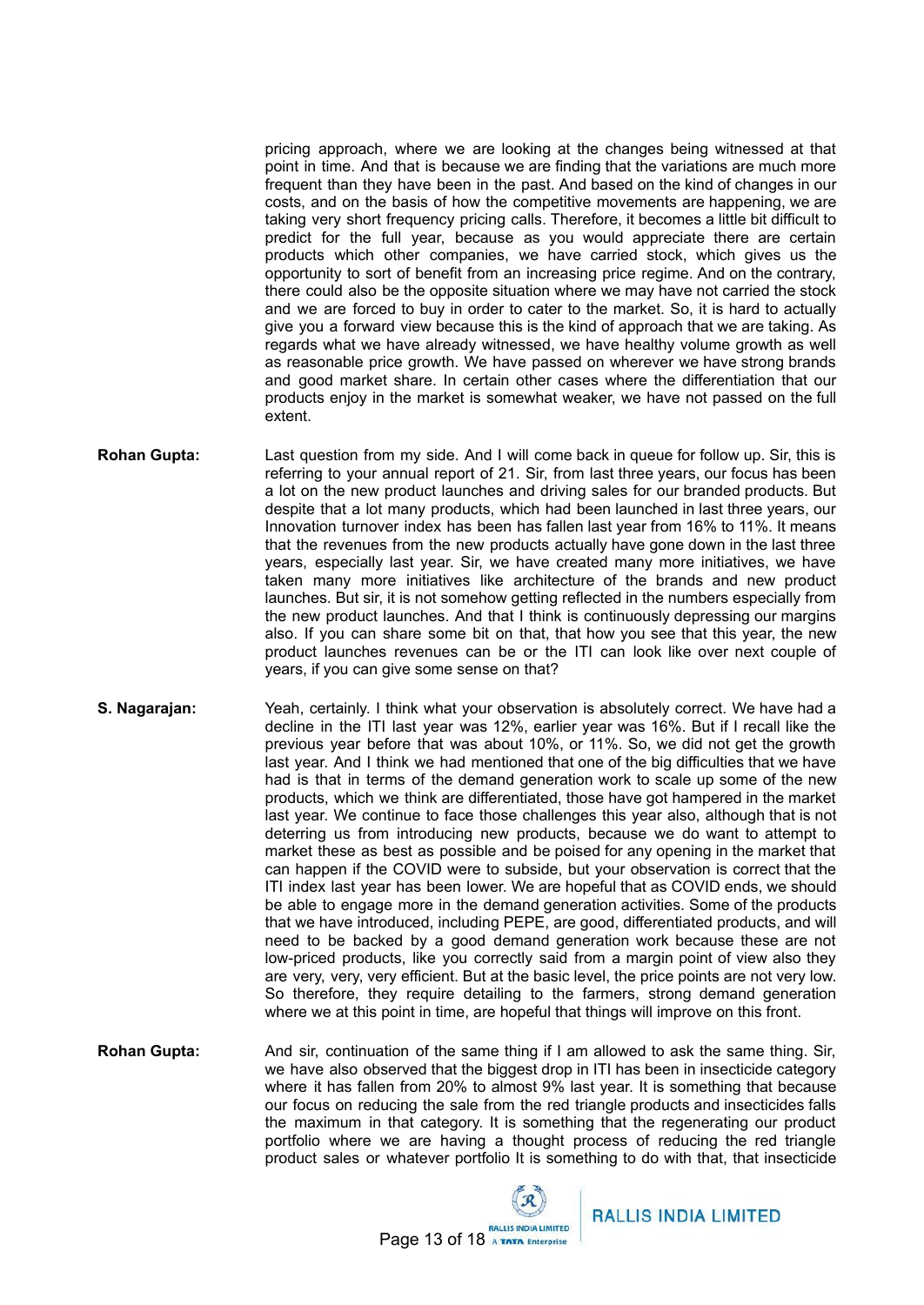sales and ITI in insecticides fall in the most. Is my observation correct or is there some other reason for that?

- **S. Nagarajan:** No, it is not related to red triangle, because we have not had red triangle products for some time in our portfolio and certainly not in the ITI products. So, that is not the reason. Maybe this particular question, one will have to really look at to give you a more thoughtful response. Perhaps we can take it subsequently.
- **Moderator:** The next question is from the line of Aditya Jhawar from Investec Capital.
- **Aditya Jhawar:** Just a couple of questions. The first one is on export. If you can help us understand that there has to be a sequential drop in export, what could have driven this, is it because of the container issue and that you know, as you know, highlighted that in the beginning of July and last week of June things are looking better. So, does that mean that there could be a bit sequential uptick in export as the situation improves? A related question is that just a confirmation. You also mentioned that in export, the pricing of the key molecules like Metribuzin that is also kind of you know, improving? Just wanted to confirm. That was the first question from my side.
- **S Nagarajan:** Yes, that is correct. The price of Metribuzin on a sequential basis has improved in Q1 over Q4. With regard to your other point about whether it is about shipping difficulties that have contributed to a sequential change? Not really because I think even in a normal situation, if you were to look at a couple of years back, there are variations between Q4 and Q1 of International revenues and just like in our context, Indian context, these shipments that we make of various AI to various overseas countries is driven by their local weather conditions and therefore, the timing is actually more determined by those factors. So, I do not think it is actually attributable to selling difficulties contributing to any reason for the decline.
- **Aditya Jhawar:** I mean, the quantum was 40%, which we have now seen in the past as well as a new question. Fair enough. So, moving on to the next question is you mean, in a couple of questions like you had indicated a big you know, CAPEX plan for the next you know, five years where are you know, you are announced about Rs. 800 crore of CAPEX which you will spend and out of that of about Rs. 400 crore, Rs. 450 crore kind of worth you have clearly identified certain, you know, action items for that. So, the question here is that, you know, since we are we have entered into FY22, is there a line of sight for the remaining Rs. 350 crore to Rs. 400 crore CAPEX have we identified certain areas, where the next stage of CAPEX can be targeted first, you know, in terms of specific molecule or specific broad areas that we can target for?
- **Sanjiv Lal:** So, Aditya, the, you know, one of the areas, which we still need to finalize, and that is also dependent on the way our work at the R&D center is going is we are currently building one multipurpose plant, which is largely intended for fungicides, insecticides. We need to build one more multipurpose plant for the herbicides, which is also the work which is currently happening. So, we will take that decision perhaps during the course of this year as to when to start the work on that. So, this year, we are really focusing on closing out on some of the key projects that we have taken up so that we can start commercializing products from them. So, this is the current focus. And during the course of the year, we will take decisions on one is the additional MPP for herbicides and also one more decision which we need to take is on the plant for the intermediate. So, that also is something that we will decide, perhaps during Q3 or Q4, once we have clarity on the work that the R&D team is progressing on.

**Moderator:** The next question is on the line of Prashant Biyani from Prabhudas Lilladher.

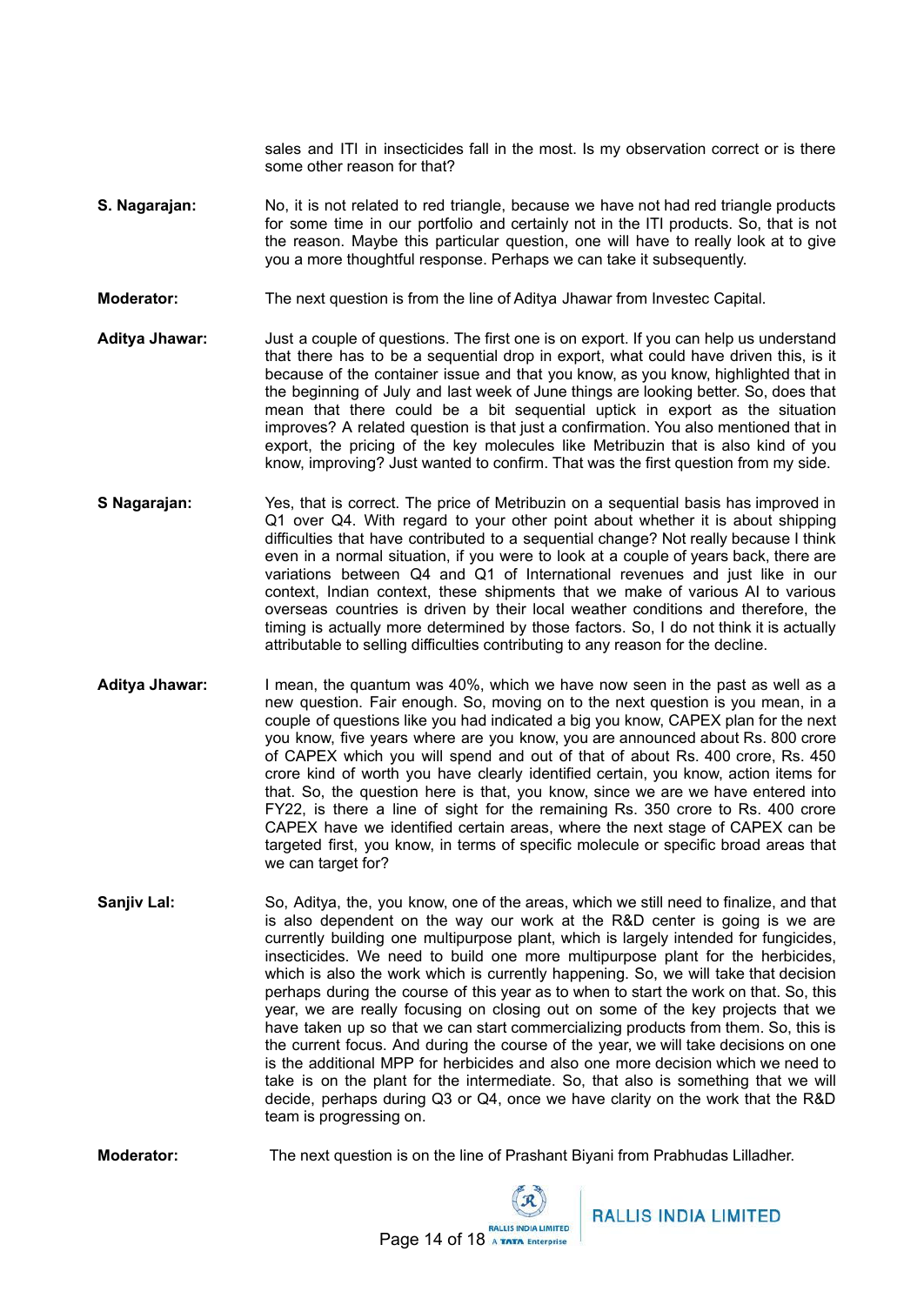- **Prashant Biyani:** Sir, the pricing pressure is mainly coming only from Metribuzin or is it also in the domestic business that we are seeing some sort of pricing pressure?
- **S. Nagarajan:** No, it is there in various products certainly in domestic market also. We are facing pricing pressure.
- **Prashant Biyani:** Sir, despite the overall environment we would in the underlying demand also relatively better with regular price hikes also, then what could be the reason for the pricing pressures in the domestic market?
- **S Nagarajan:** See actually, the increases in some of the raw materials have been substantial. I mean, if you look at increases in certain raw materials like acetic hydride, for example, these are all substantial increases, these are not small 2% or 5% kind of increases. So, therefore, in order to be able to pass on those kinds of increases, the resultant farmer prices will have to become substantially higher which becomes difficult for the customer to be able to bear. So, really speaking, I think these are abnormally high-cost increases that we have witnessed and that is the reason why there is a pricing pressure.
- **Moderator:** The next question is from the line of Nirbhay Mahavar from N Square Capital.
- **Nirbhay Mahavar:** Is there any significant inventory addition in the seed's verticals? Because I am sure you would have not prepared for a 3% growth in the business?
- **S Nagarajan:** Yes, we do have, but that is also because we had consciously taken higher quantity of paddy production in rabi of 2020 because we have again as a learning from the previous years that having some level of buffer stock is useful for us to capture some of the opportunities which we were otherwise losing. And therefore, we had deliberately taken a higher quantity of production. And that production has come in during the course of this quarter, some of which came in after the shipment of paddy seeds for this quarter both have been inventoried, and therefore there is a higher level of inventory compared to last year.
- **Nirbhay Mahavar:** So, if we look at all the three verticals, domestic international and seeds, while two verticals are showing a clear sign of buoyancy, in seeds from some time we are seeing some kind of stagnation. So, what is our gameplan for this? Do we expect it to increasingly become a smaller size in the overall scheme of things? Or we have some aggressive growth plan here?
- **S. Nagarajan:** No, actually, we do not expect the contribution of the share of that business to become smaller. But you are right that I think we have not been able to get the kind of growth that we were hoping to get. In the case of cotton, for example, we had identified it as one of the growth areas. And we did have new hybrids that were, you know, approved. We did launch them. We introduced five new products. However, in this particular year, we have not been able to gain, we have been affected by the crop shift that we mentioned. There has been a significant impact in Eastern Maharashtra consequent to shift to soybean. We have also had the challenge of illegal HT proliferating in the market. And therefore, we have, despite our efforts not been able to increase our business share business volume on the cotton front. On the maize front, on the other hand, it has been a different factor, we did have some challenges in the rabi production season of last year because of the weather conditions that prevailed there, which led to a lesser availability of maize from a placement point of view. And this is something which in the past affected us in the paddy and that is why we took higher production in rabi and certainly for maize as well. But certainly, for this quarter, we got impacted because of limited availability. So, from our growth point of view, we still think that cotton represents

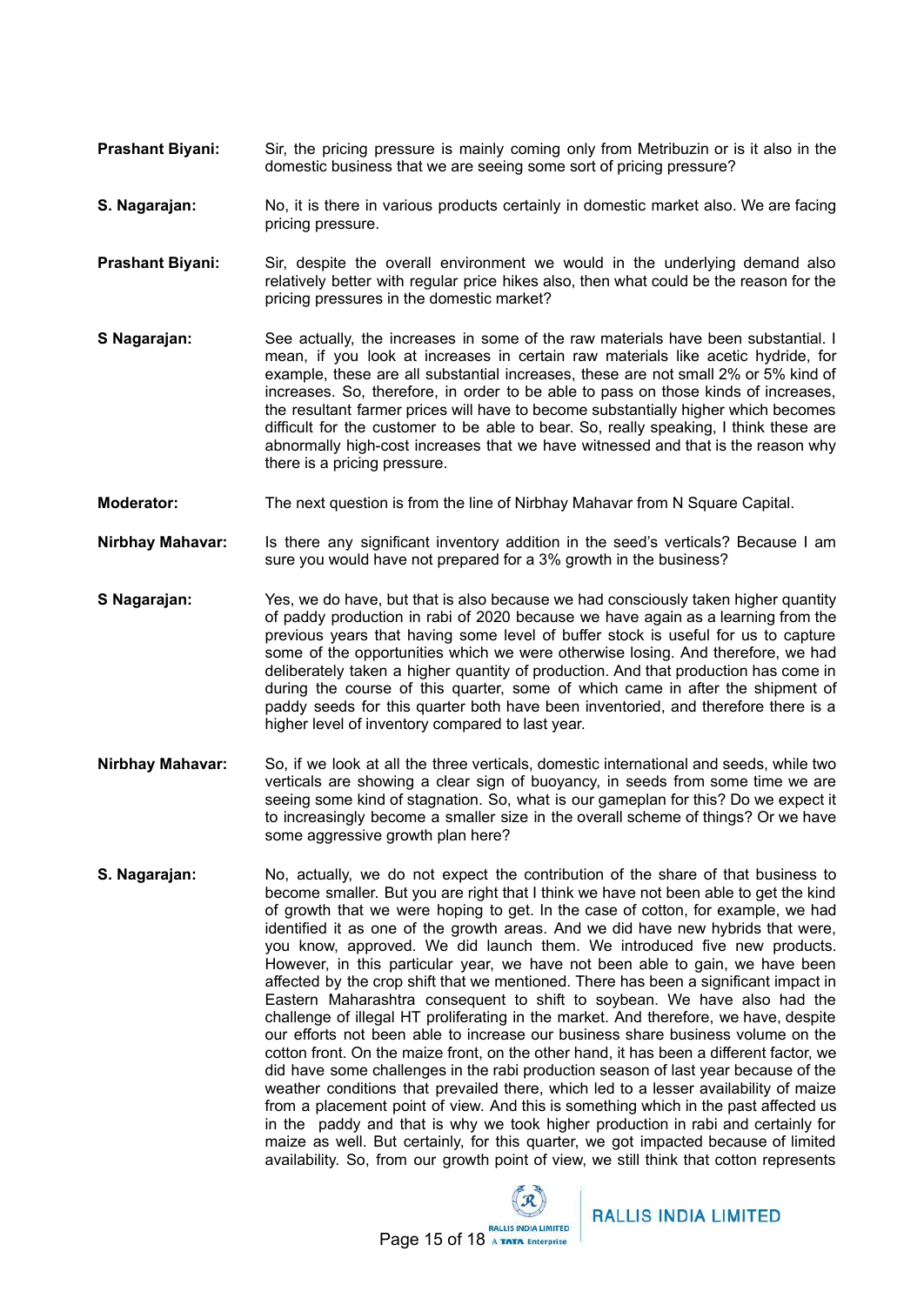an important area for growth. We have introduced these hybrids this year, and we should focus on scaling them up in the years ahead. On vegetables things have been actually more satisfactory, which is another area which we have called out in the past as a growth area and quarter 1 has been satisfactory from our point of view. Of course, we have to also focus on the rabi maize product, which we mentioned earlier from a profitability improvement standpoint, because our portfolio continues to remain kharif dominated. And that is something which our R&D team is focused on. But you are right, I think we have work to do on the seed side.

- **Sanjiv Lal:** Nirbhay, just to add, you know, some of the work that is happening on the new hybrid seed development for all our field crops. That is progressing well. And we did mention that it will take a couple of years before we are able to fully sort out our portfolio. We have already launched five new products in cotton, which Naga mentioned, of course, these have to be scaled during the subsequent seasons. So, the pipeline is looking reasonably good. And some of the pre commercial work that we are doing on some of these hybrids is also looking positive. So, overall, while it has not created the kind of growth that we were expecting, I think there is a positive trajectory that we can see in the coming years.
- **Moderator:** The next question is from the line of Somaiah V from Spark Capital.
- **Somaiah <b>V**: So, the first question is on our projects. First in terms of the new volumes that is expected to come up. I know you have given a breakup of the projects. So, with respect to Metri recommissioning or the debottling exercise, can you just provide in terms of quantum what will be the volume expansion in our International portfolio? It could be either probably in a percentage terms or probably in an absolute terms, in metric ton where our capacity will go in each of these products? That is the first question.
- **S. Nagarajan:** Yeah, let me start with Metribuzin. Metribuzin compared to where we were in FY20, we have more than doubled our capacity. However, what has happened in the case of Metribuzin because there has been a softness in demand, we are not expecting that we will be running at 100% capacity utilization, but from a capacity increased point of view, we have doubled it. We will be calibrating our production in line with whatever demand feelers we get. So, that is something which we will take on a month-to-month basis. If you look at Pendimethalin, our capacity has increased by about 25% compared to where we were in FY21 beginning. That one is fully commissioned and it is deployed and the demand outlook so far and also been fairly positive. So, we are actually running at more than 90% of our capacity utilization. As far as Hexaconazole is concerned, we have increased that also by about 70% of capacity compared to FY 21 beginning. We are having a good capacity utilization situation and we are talking more than 85%-90% of capacity utilization. These are principally from the export market point of view. In addition, for Kresoxim Methyl, we had expanded capacity, we had doubled the capacity. So, here the utilization has so far been good, but I think on an annualized basis, we would not expect to run at 100% utilization, but something like 70%-75% utilization. These are the projects which are completed. The other projects about Acetamiprid and Lambda Cyhalothrin these are now getting completed and they will get commissioned in the quarter two.
- **Somaiah V:** Just one follow up on that. So, with respect to Metribuzin, so we have doubled capacity with respect to last year itself. So, in terms of capacity, we are in line compared to last year, between FY22 and FY21, so it is about the utilization rate of this capacity. Is this the right understanding?
- **S. Nagarajan:** Metribuzin we have doubled compared to FY20 because last year also we had increase in capacity. So, compared to FY20, we have doubled.

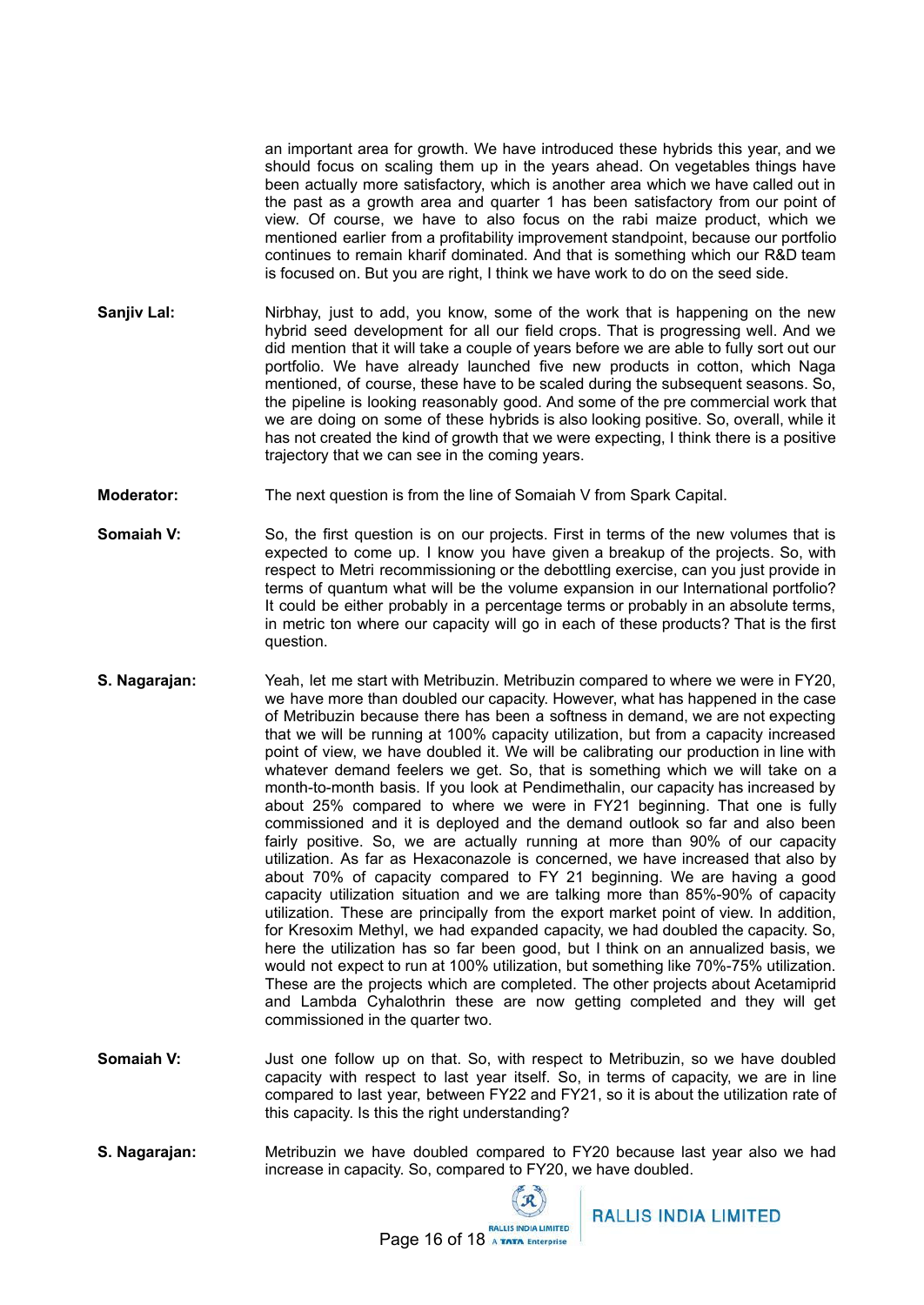- **Moderator:** Next question is from the line of Faizal Hawa from HG Hawa & Company.
- **Faizal Hawa:** My question to you is that do you feel due to ESG and different environmental concerns, the entire bio pesticides team would work out much earlier than we have envisaged and there could be a huge demand for these kinds of bio pesticides? So that is one question and secondly sir, can we look at more acquisitions like we did the Metahelix acquisition that we look at such opportunities often?
- **S. Nagarajan:** Just to further highlight you know, while we did not talk anything during this call on the biologicals, we have already launched couple of products during the last financial year. And even this year, we will be launching couple of biological products. This is an area which is important. And even from an export perspective of some of the crops that are being exported out to the country, there is a need for farmers to use products which reduce the MRL levels for certain kinds of chemicals. So, we are focused on this category of products. And, apart from that even our crop nutrition portfolio is doing very well we have been adding products. Even during Q1, we did add a product for nutrition related with the apple crops. So, that product has already been launched. Last year we had done a similar kind of crop nutrition product for foliar application for the grape crop. So, these are areas where we have been slowly adding products to our portfolio.

And your second question, Faizal? What was that?

- **Faizal Hawa:** My second question is, do we look at more acquisitions like Metahelix?
- **Sanjiv Lal:** No, this is something that we constantly look at and we will make the appropriate decisions because it has to be value creating for Rallis. So, we regularly scan to see what are the things that we need to add to our portfolio. So, we will go for acquisitions as and when we find something that will be value creating for Rallis and its shareholders.
- **Faizal Hawa:** But do we feel that the bio pesticides movement could really accelerate a lot faster than we had envisaged? How well prepared are we for that?
- **Sanjiv Lal:** Well, let us say that, you know, we did have a few biological products in our portfolio over the years. And we have now made a conscious effort in terms of adding more products into our portfolio based on our package of practice that we are recommending for various crops, whether it is field crops or whether it is horticultural crops. So, we have been adding products, we will be launching new products, as I mentioned. So, this is certainly an area of focus for us, we will continue to build this portfolio while we drive crop protection as well.
- **Moderator:** The next question is from the line of Ashwin Reddy from Samatva Investments.
- **Ashwin Reddy:** So, I broadly have two questions. First one is on the contract manufacturing bit. So, I just wanted to understand what specific steps have been taken? Because the reason I ask is I understand that there has been a management change, and there has been a change in the company's direction. But contract manufacturing has been a focus area for a long time for the company. So, what is the fix things to change? And what gives us the confidence that we can track it now?
- **Sanjiv Lal:** Ashwin, I think I have already answered this question to something that I think Amar had asked. So, we have, as I already mentioned, put in place a business team who is engaging with the potential partners. We also have R&D team, which is working along with business, in the discussions that we are having with various partners. There are certain opportunities that are there for which the R&D team is